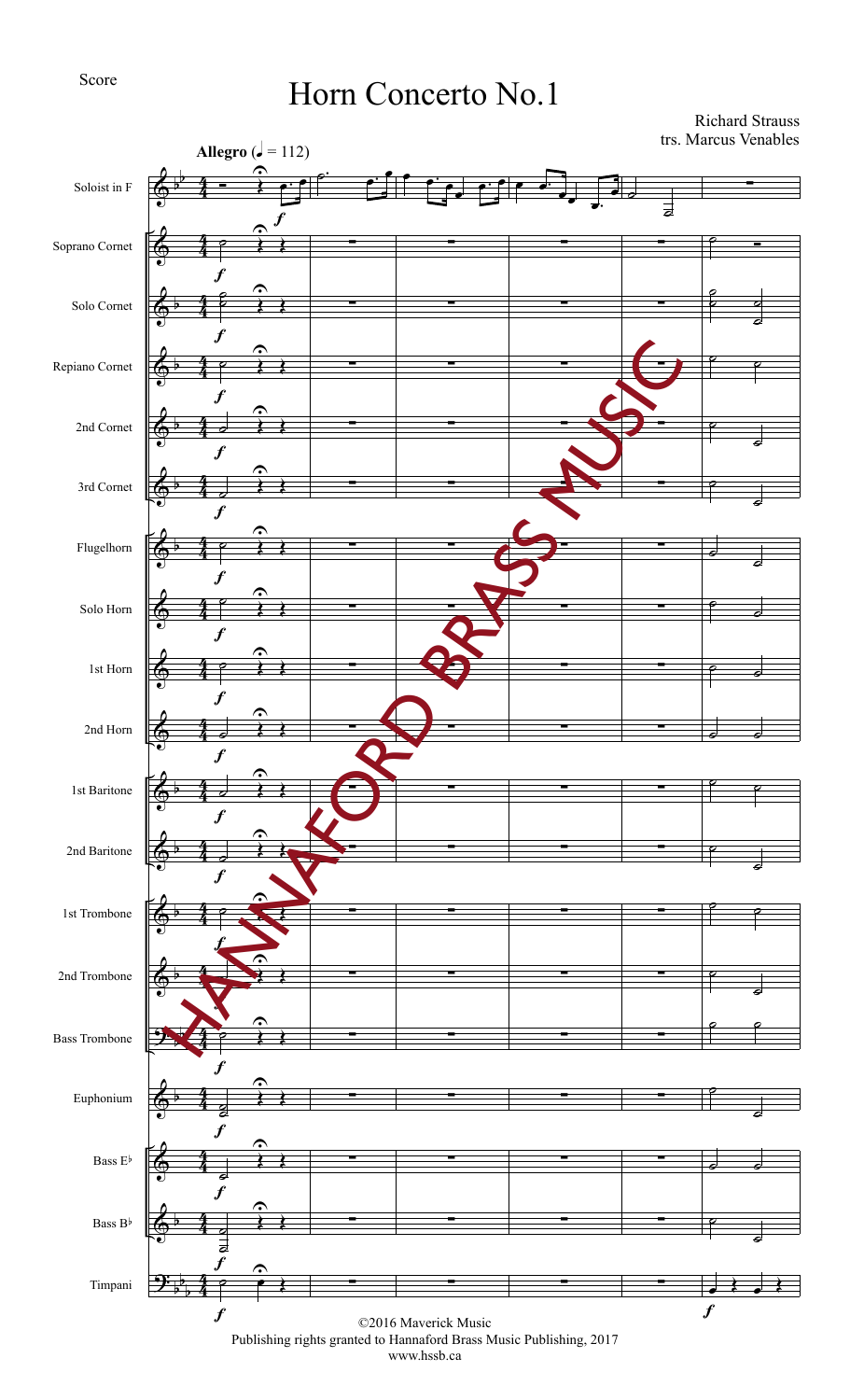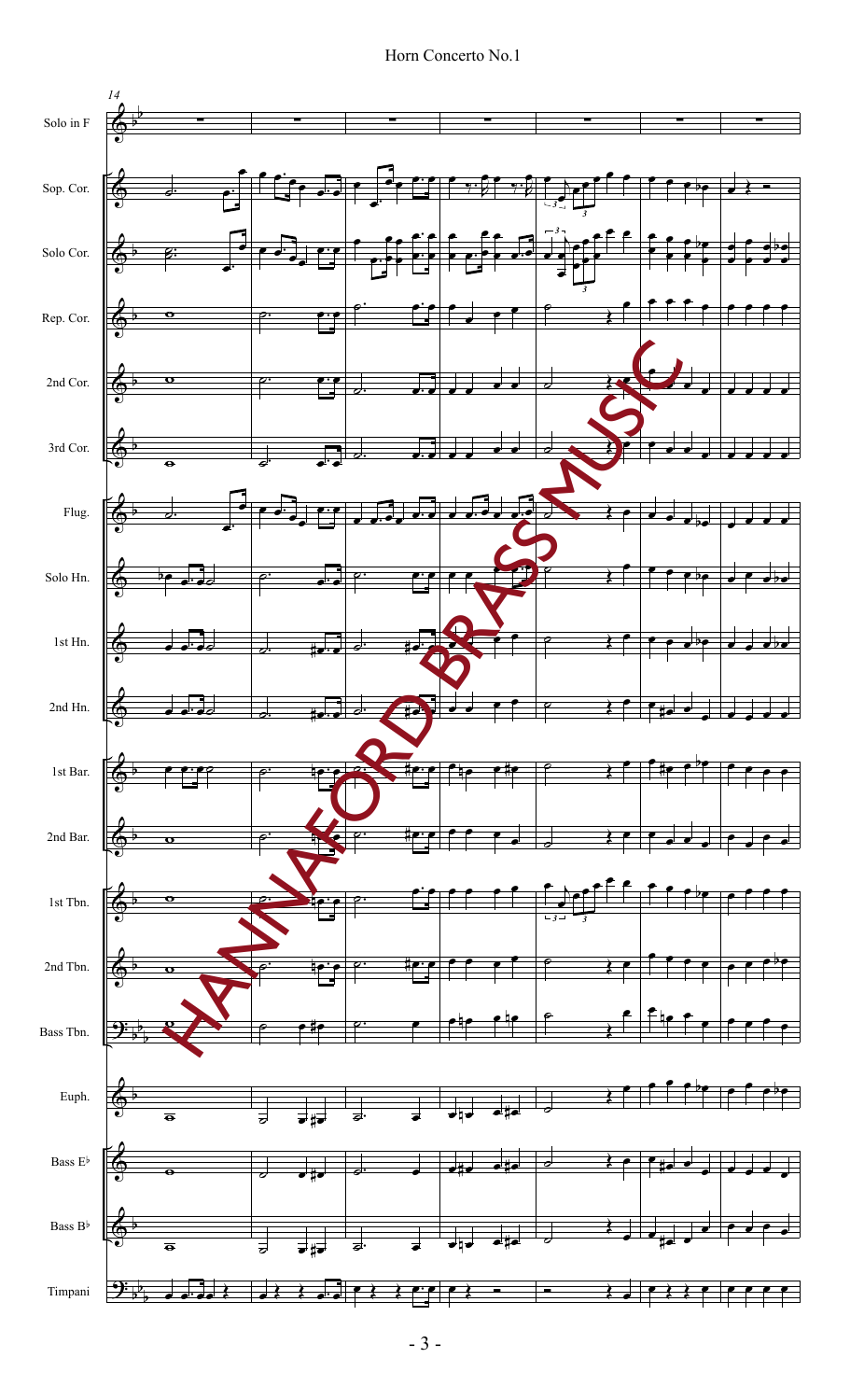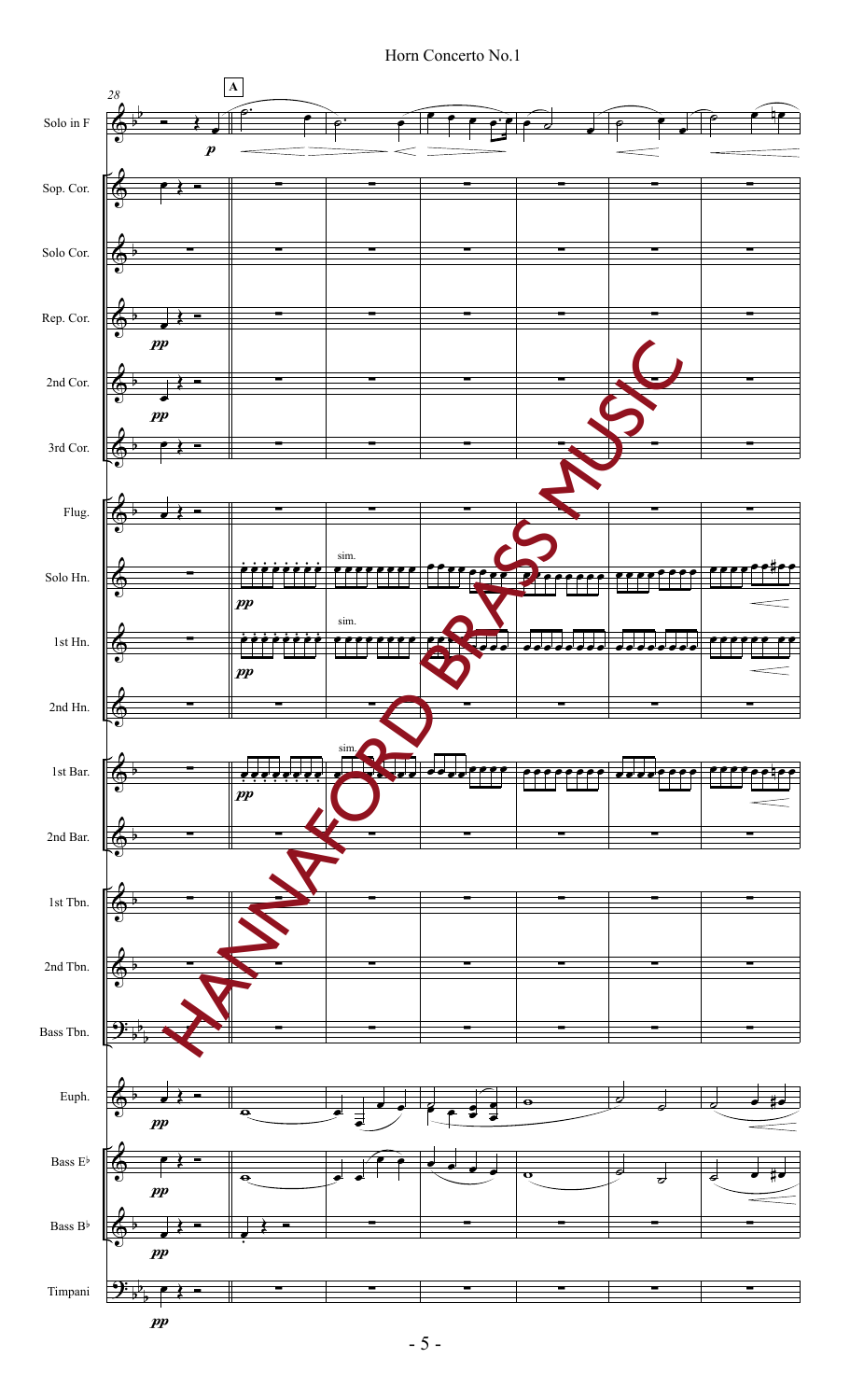Horn Concerto No.1

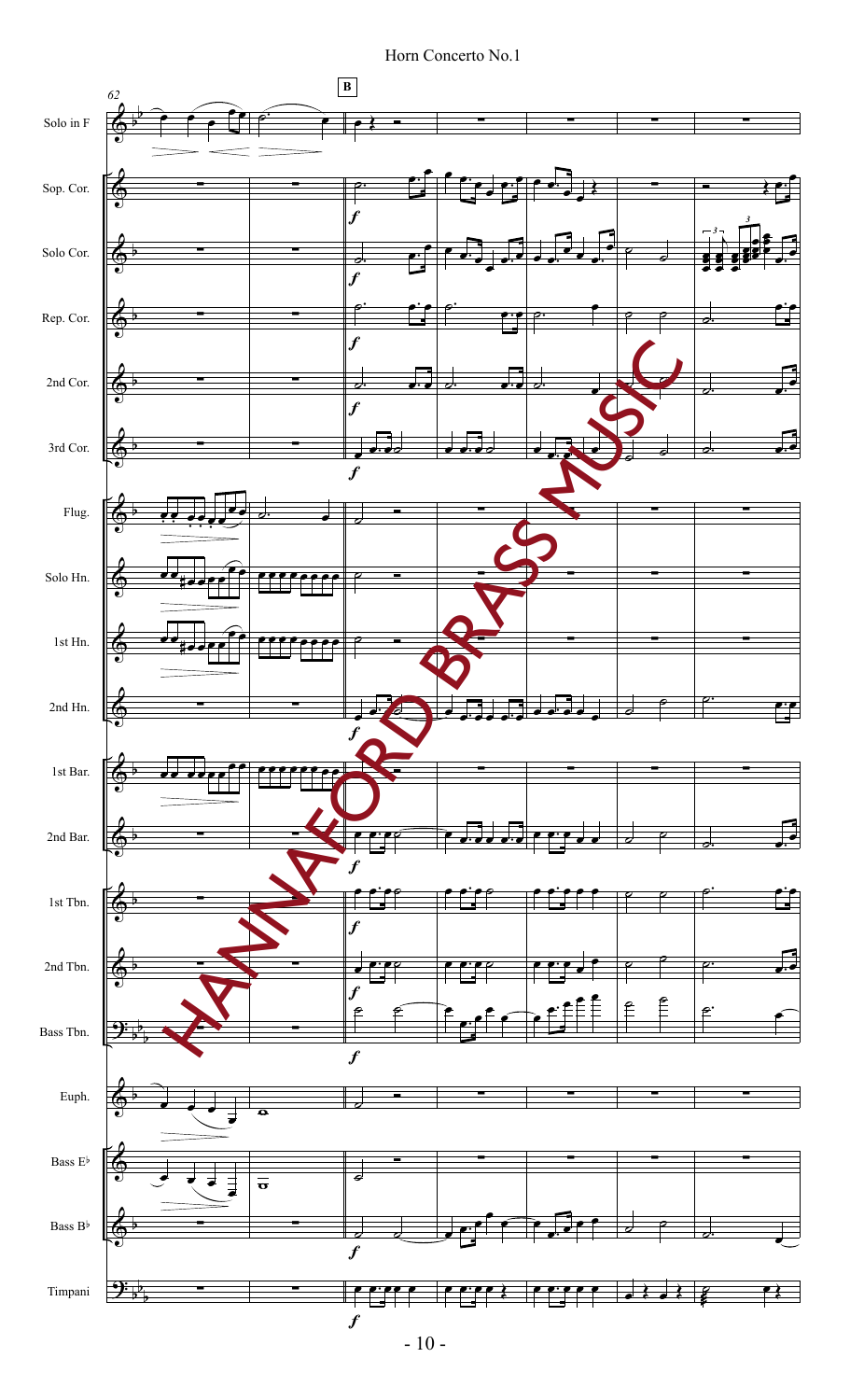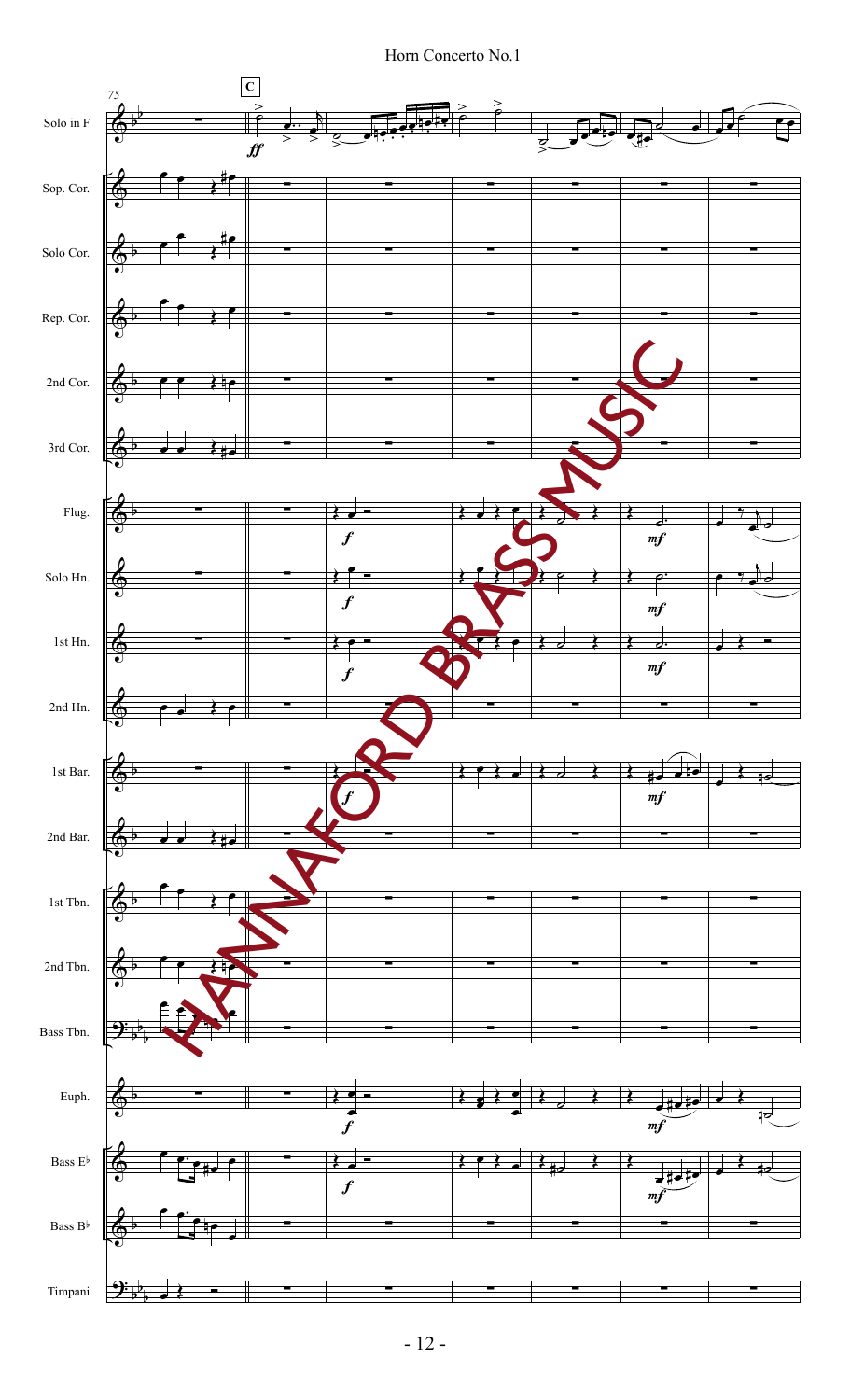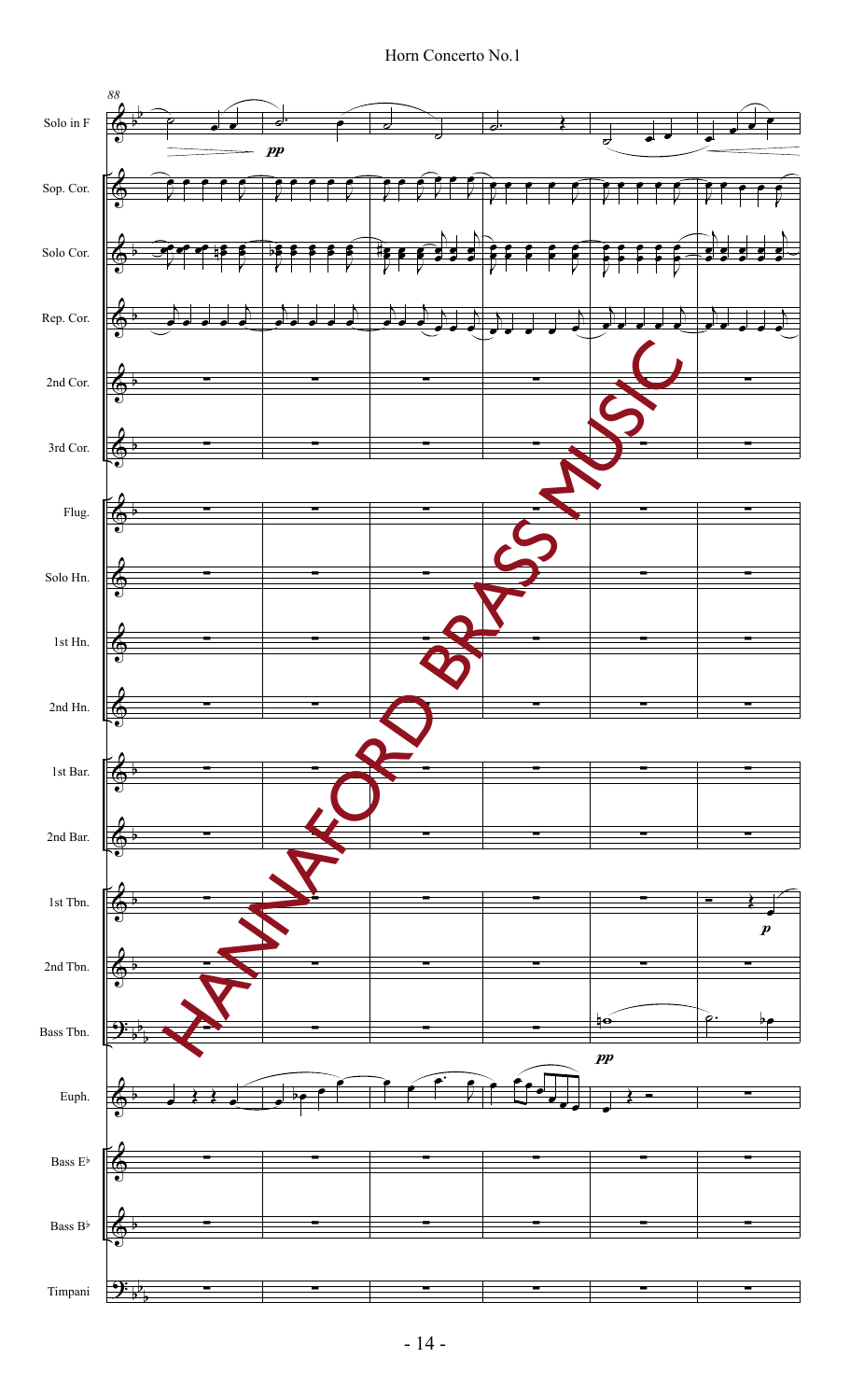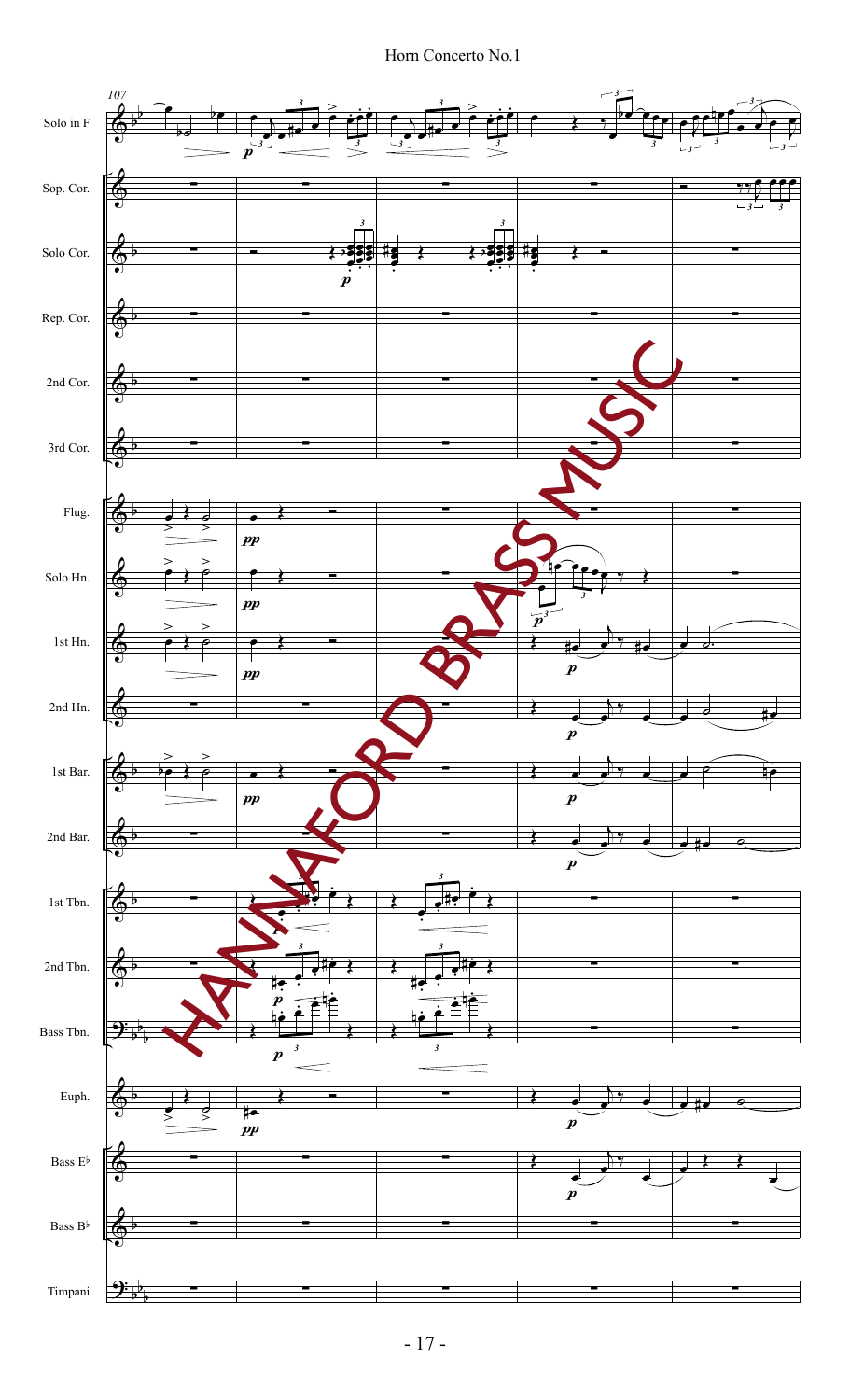

- 19 -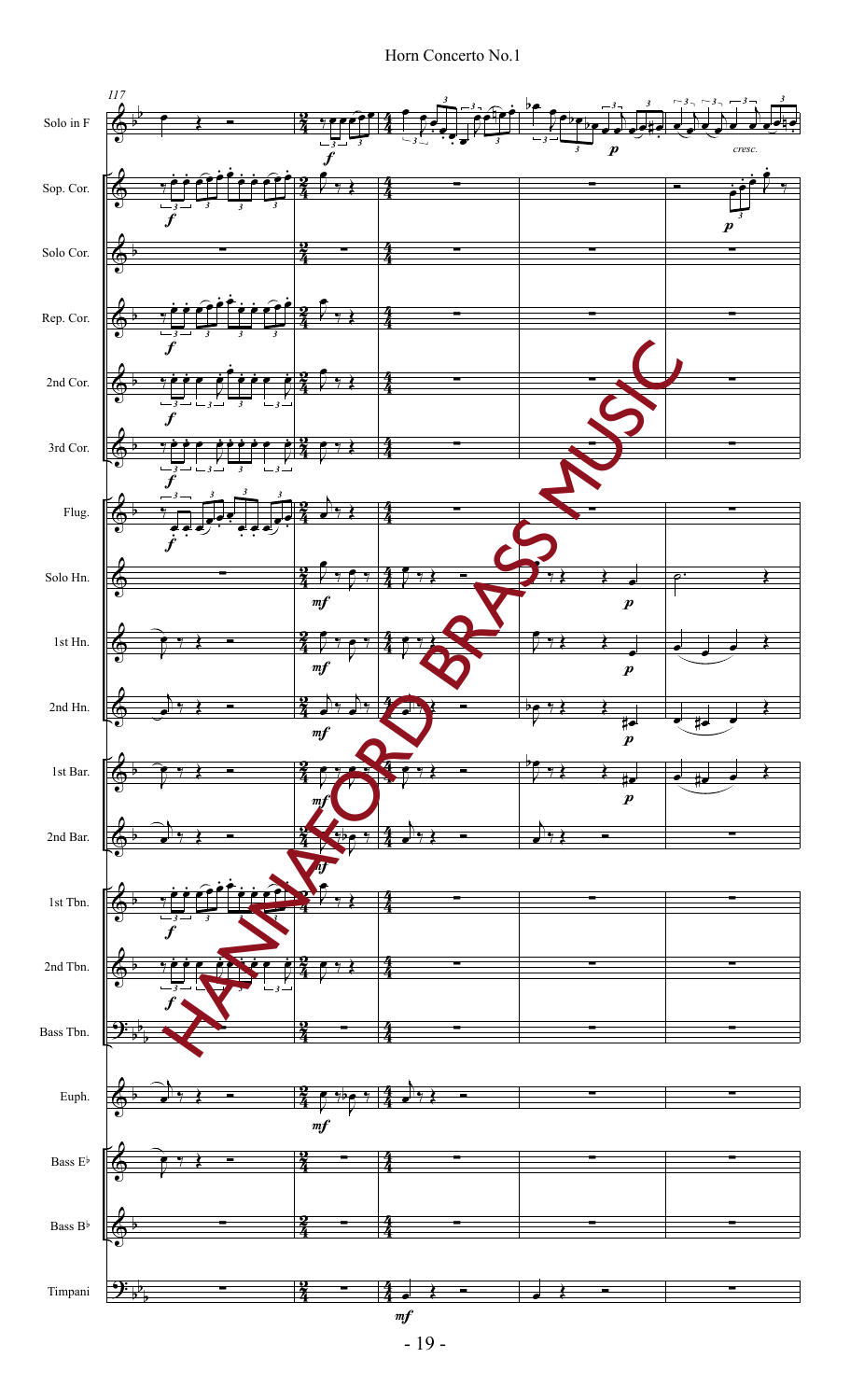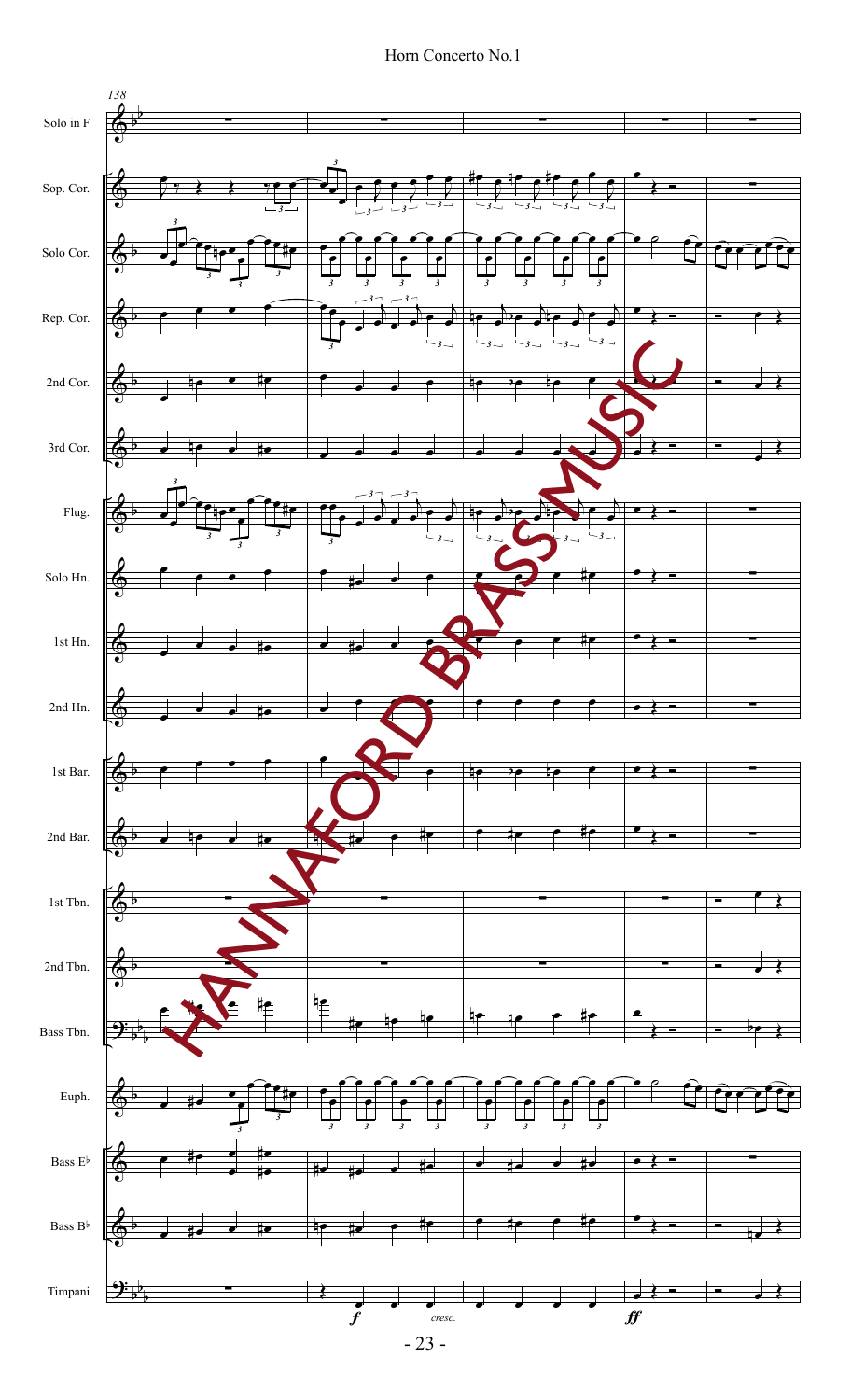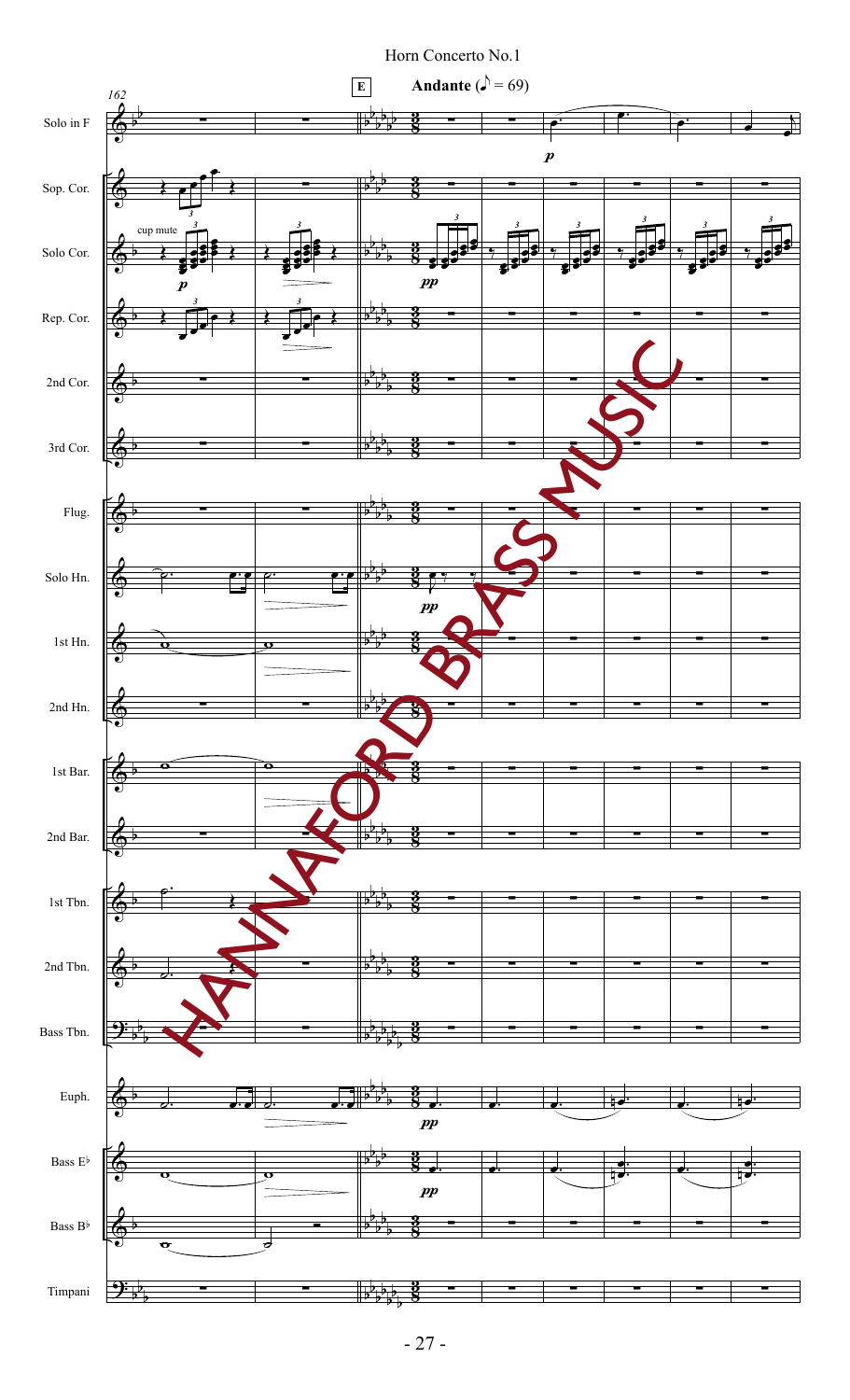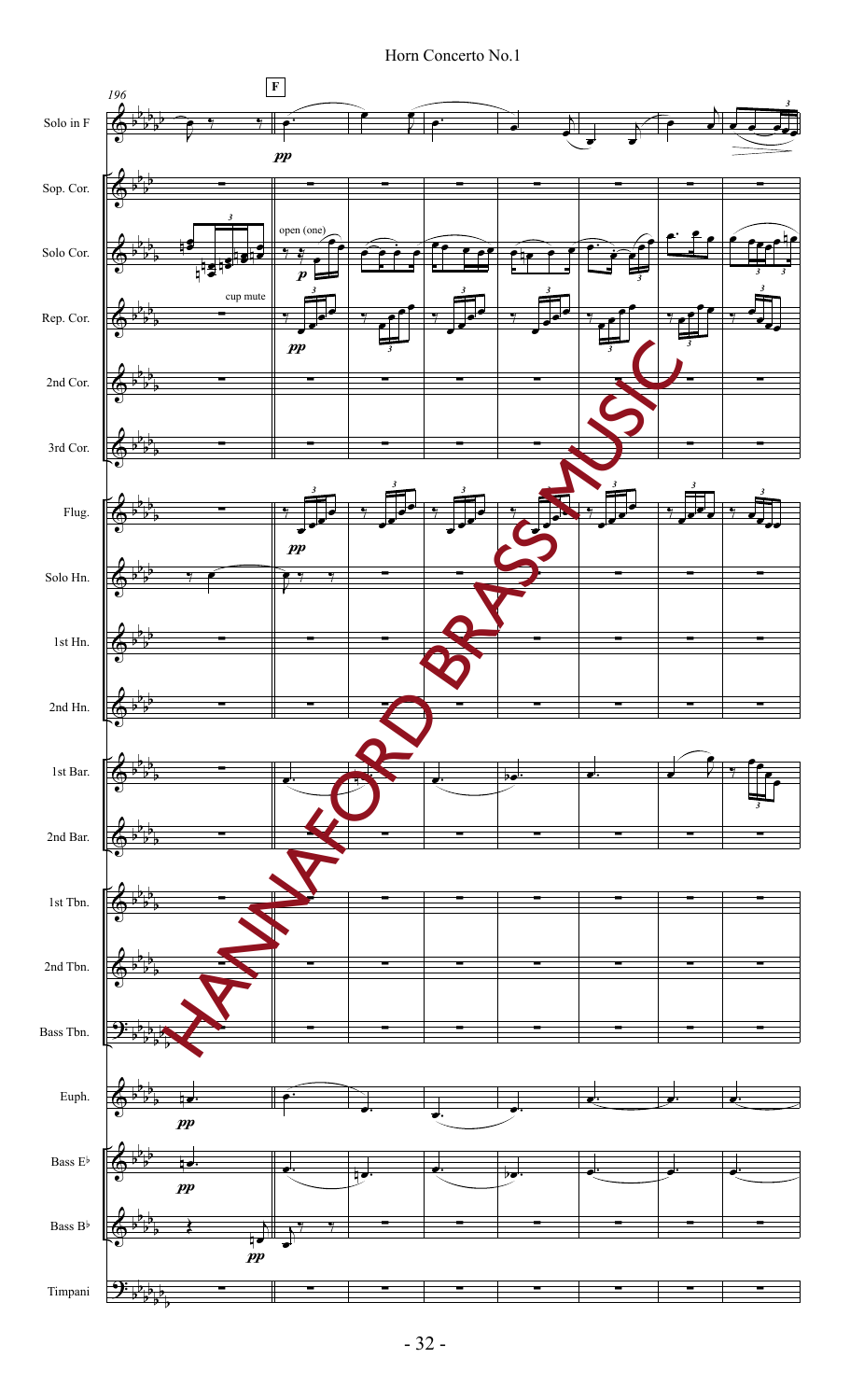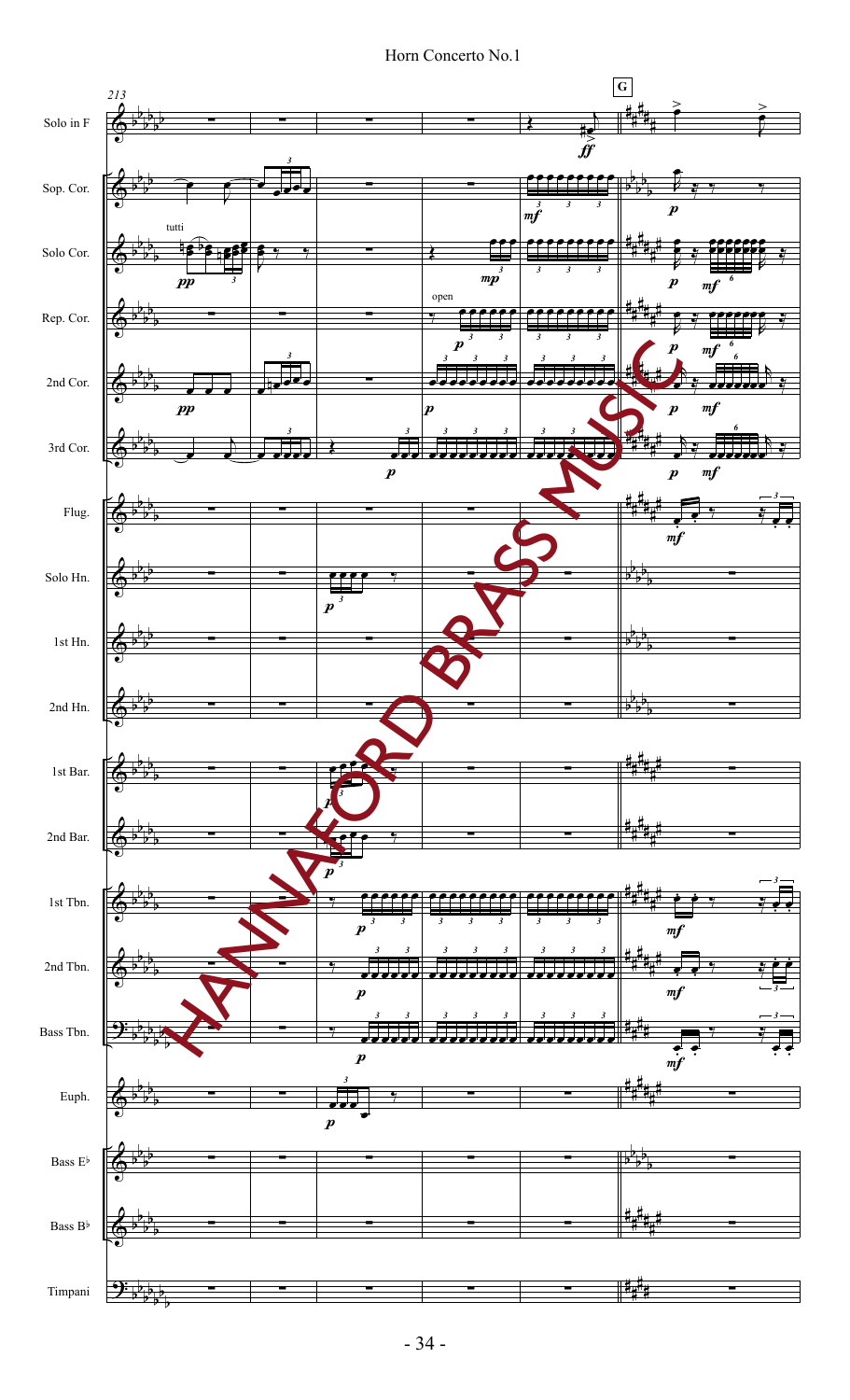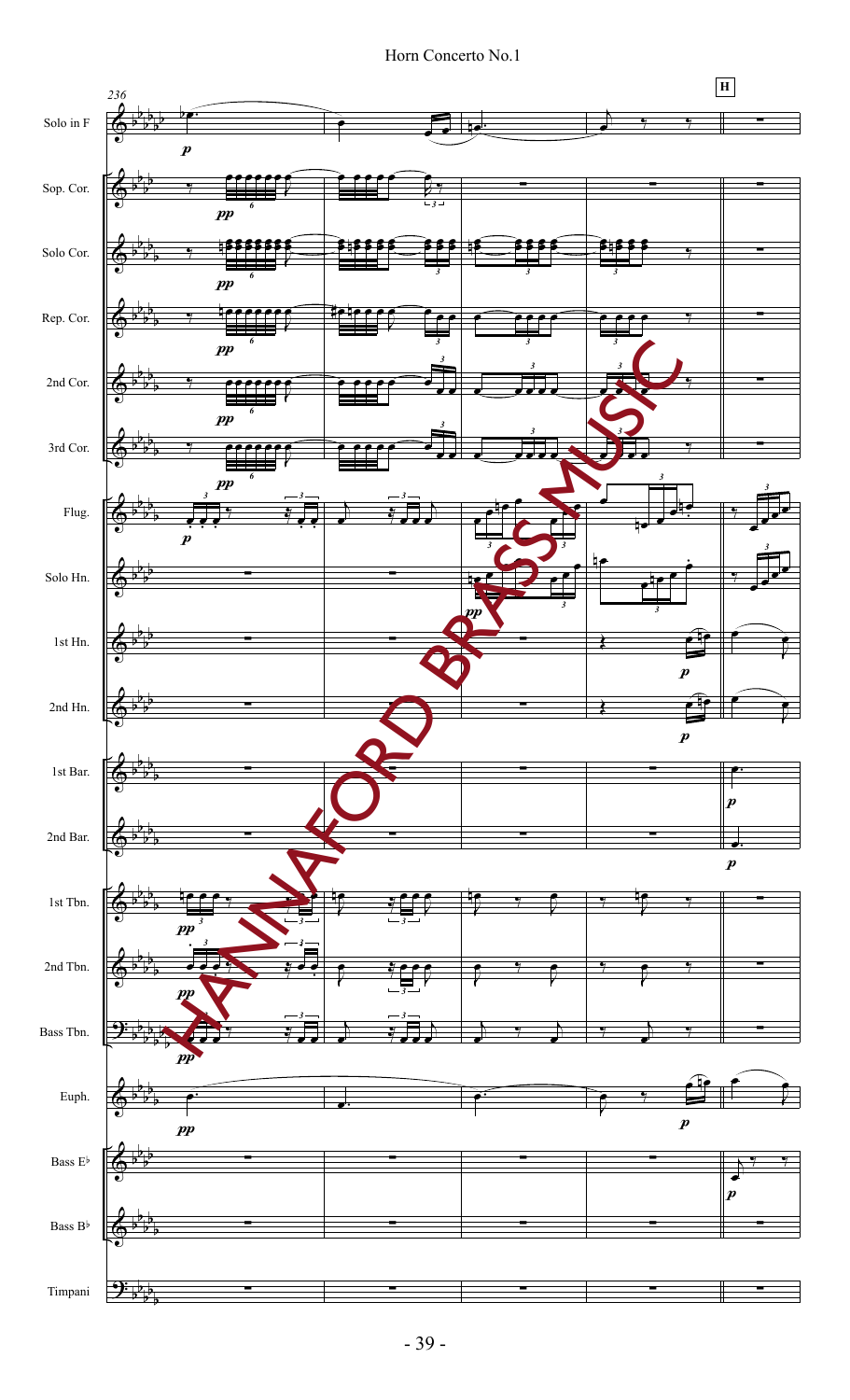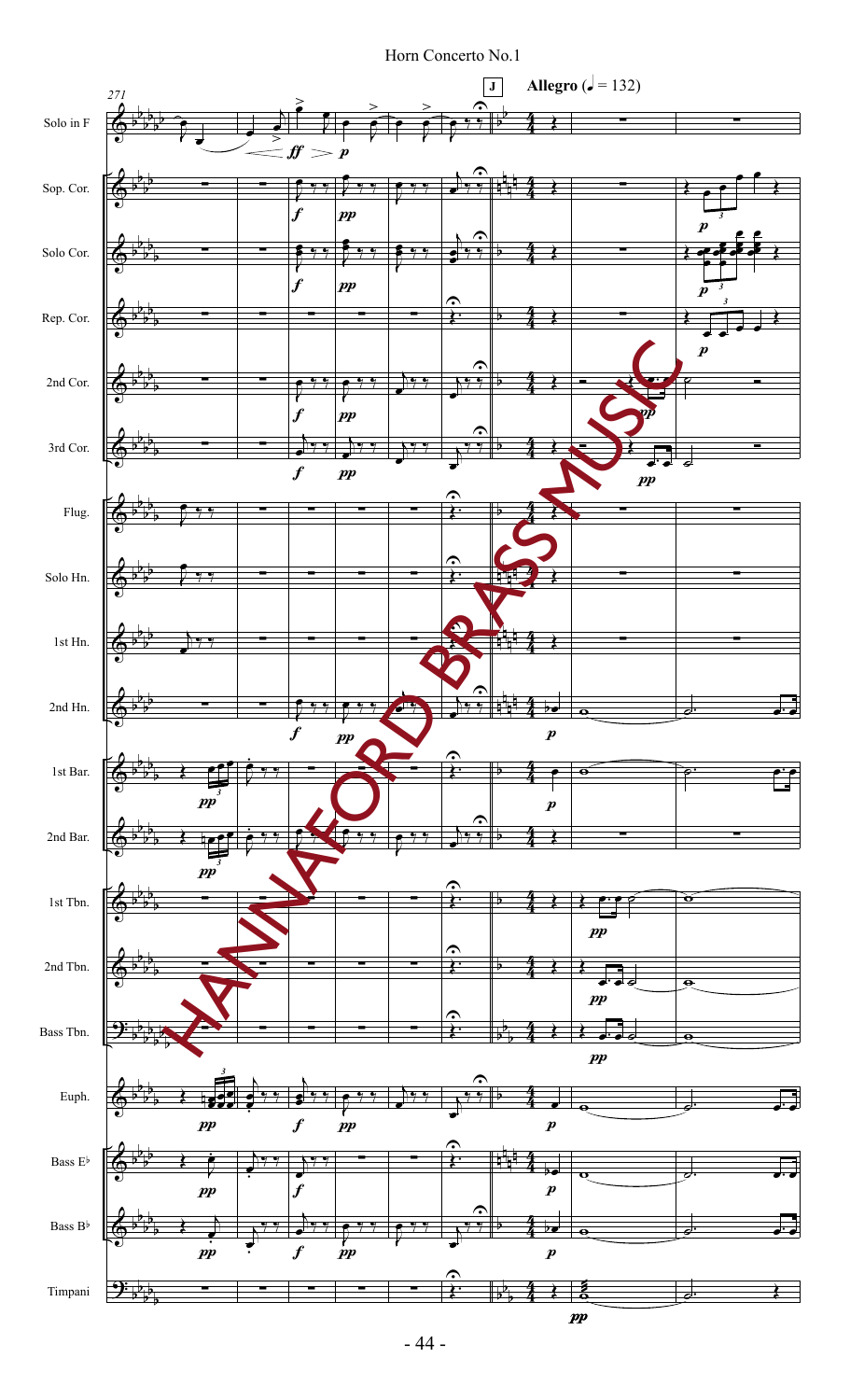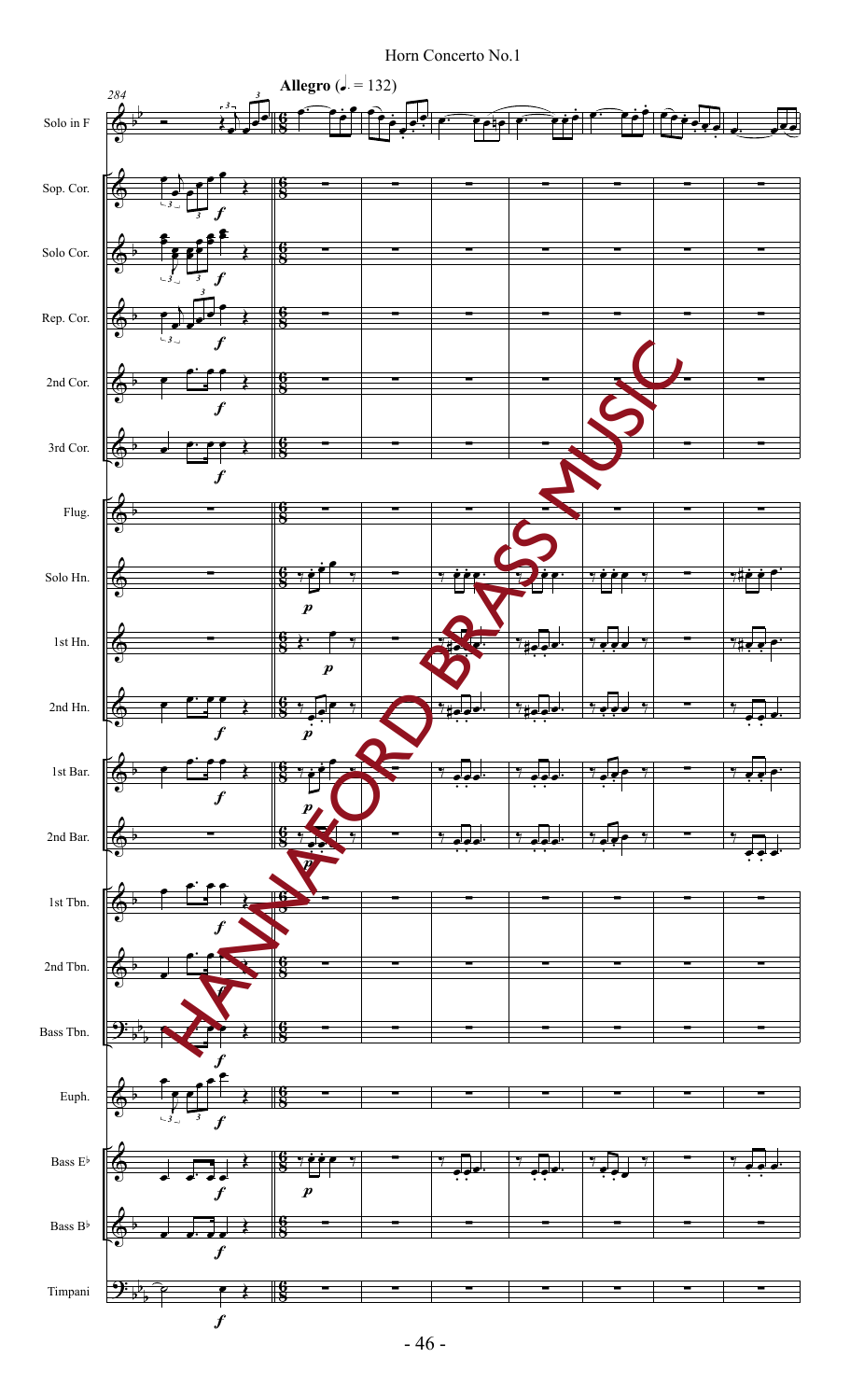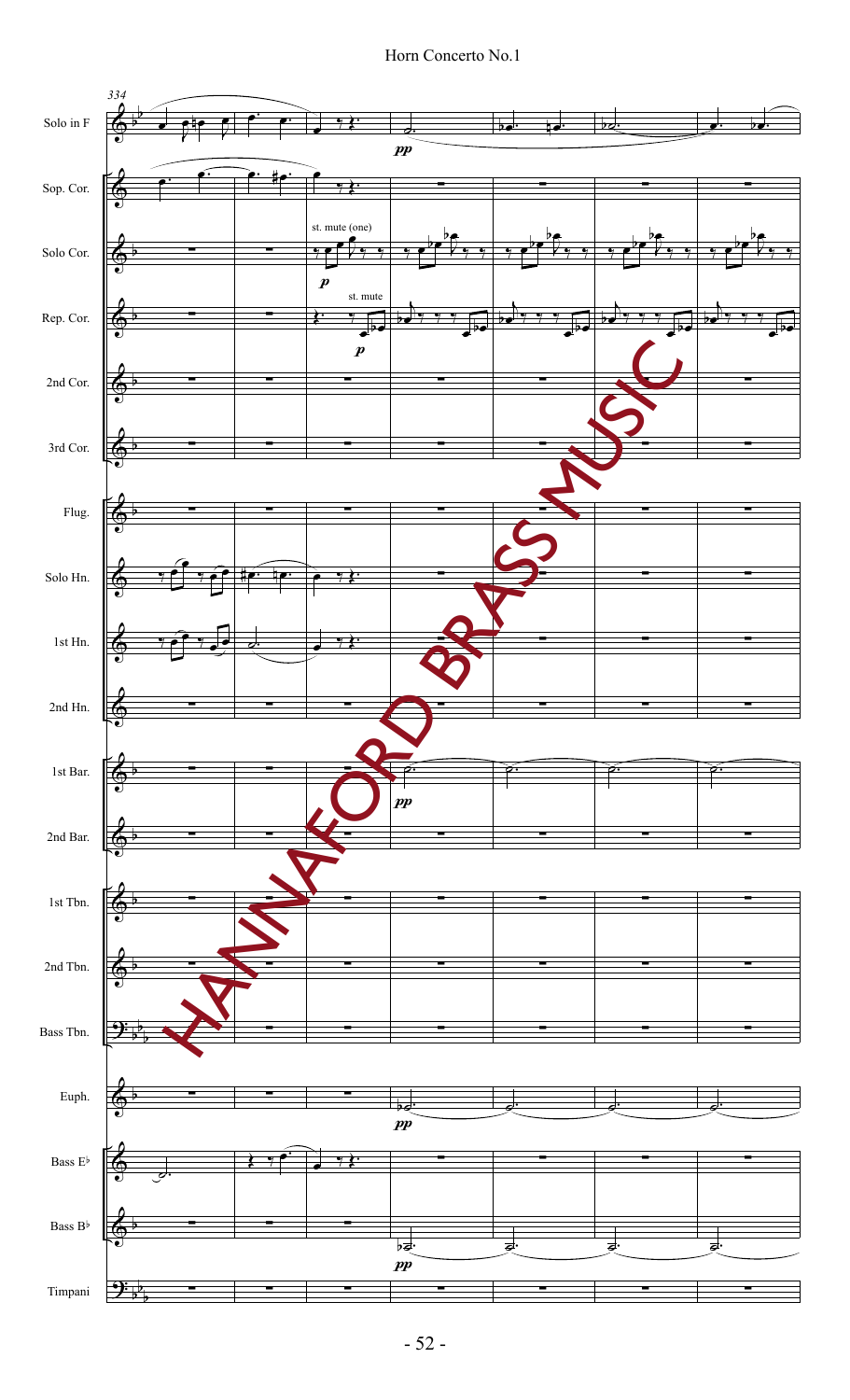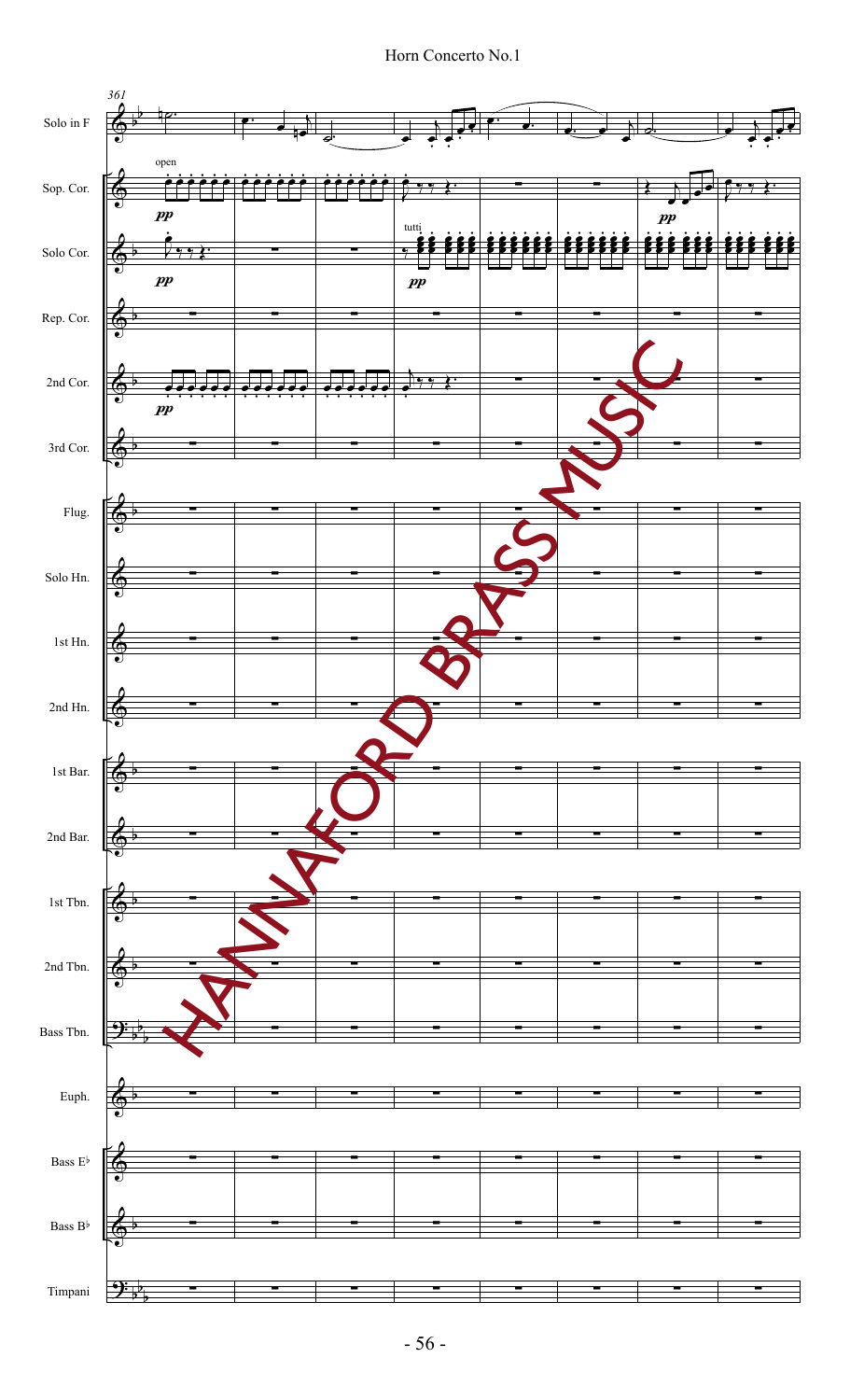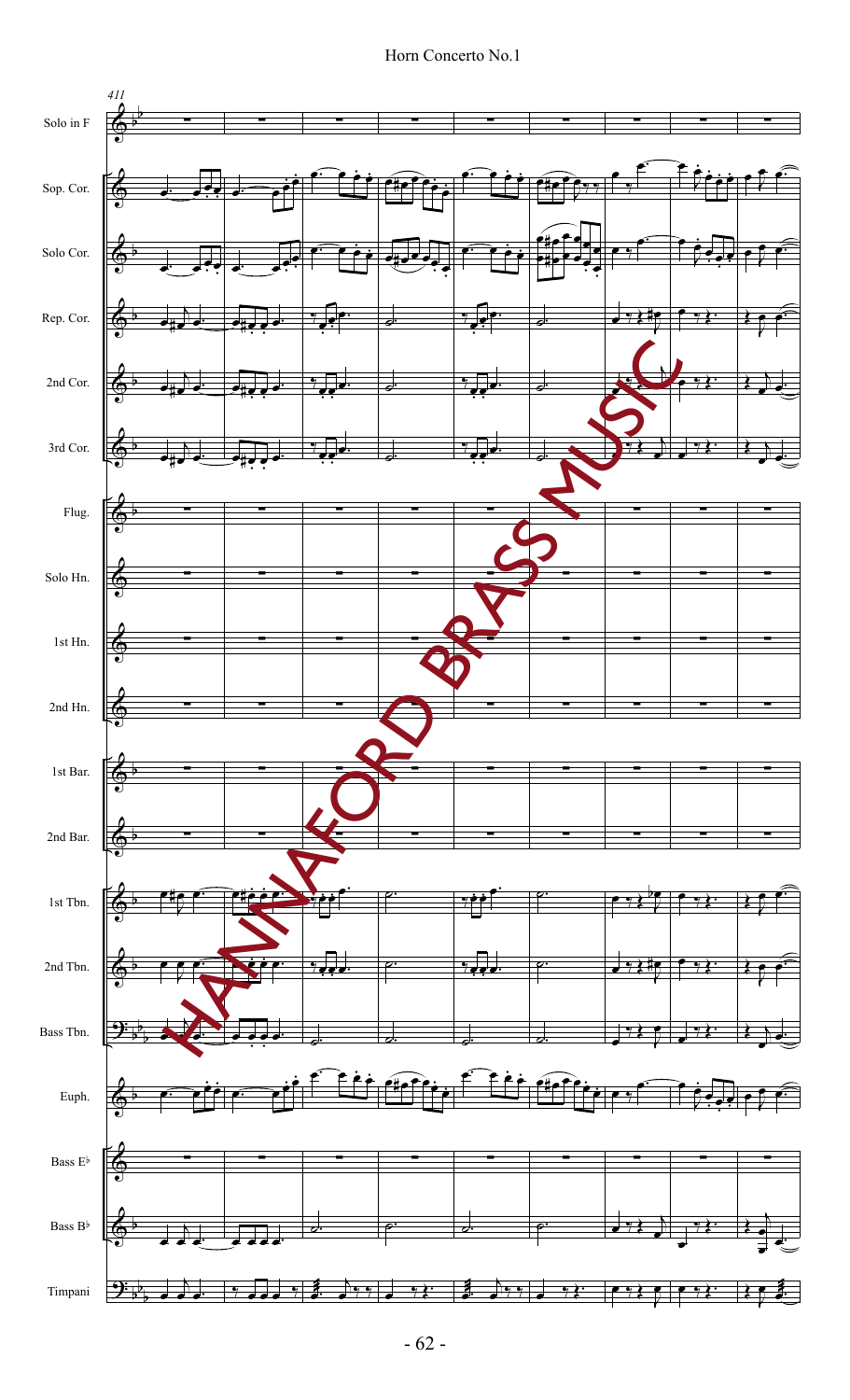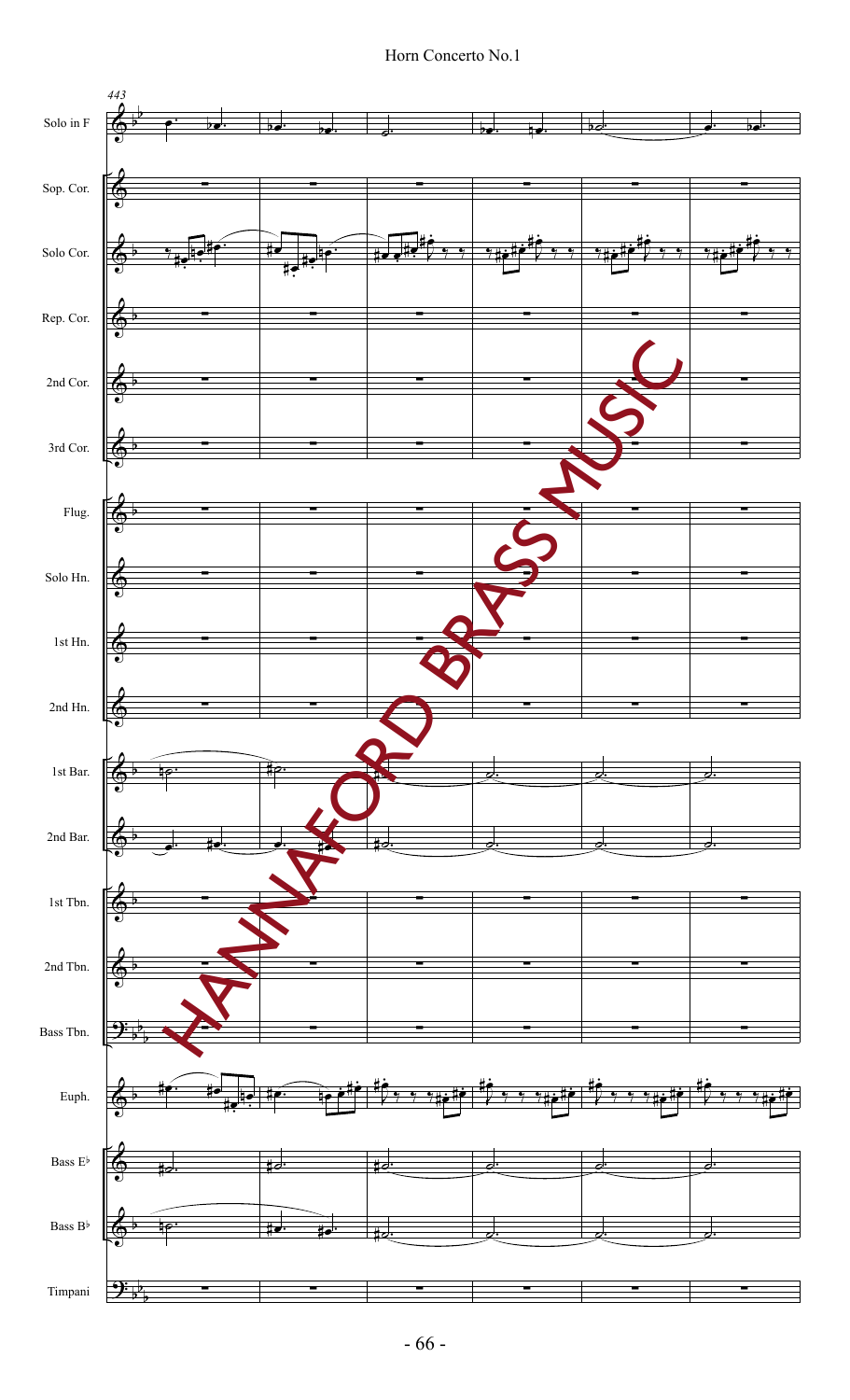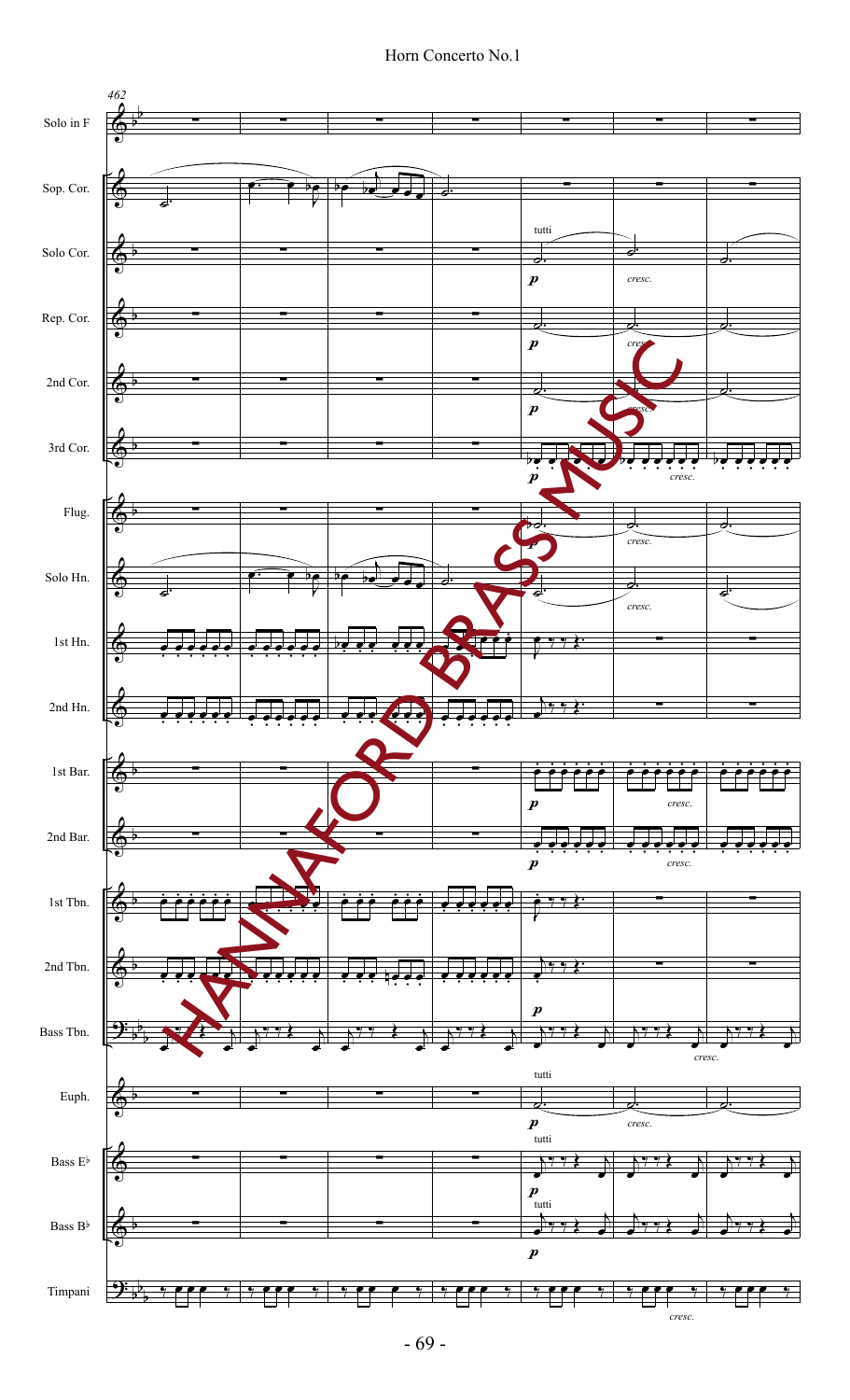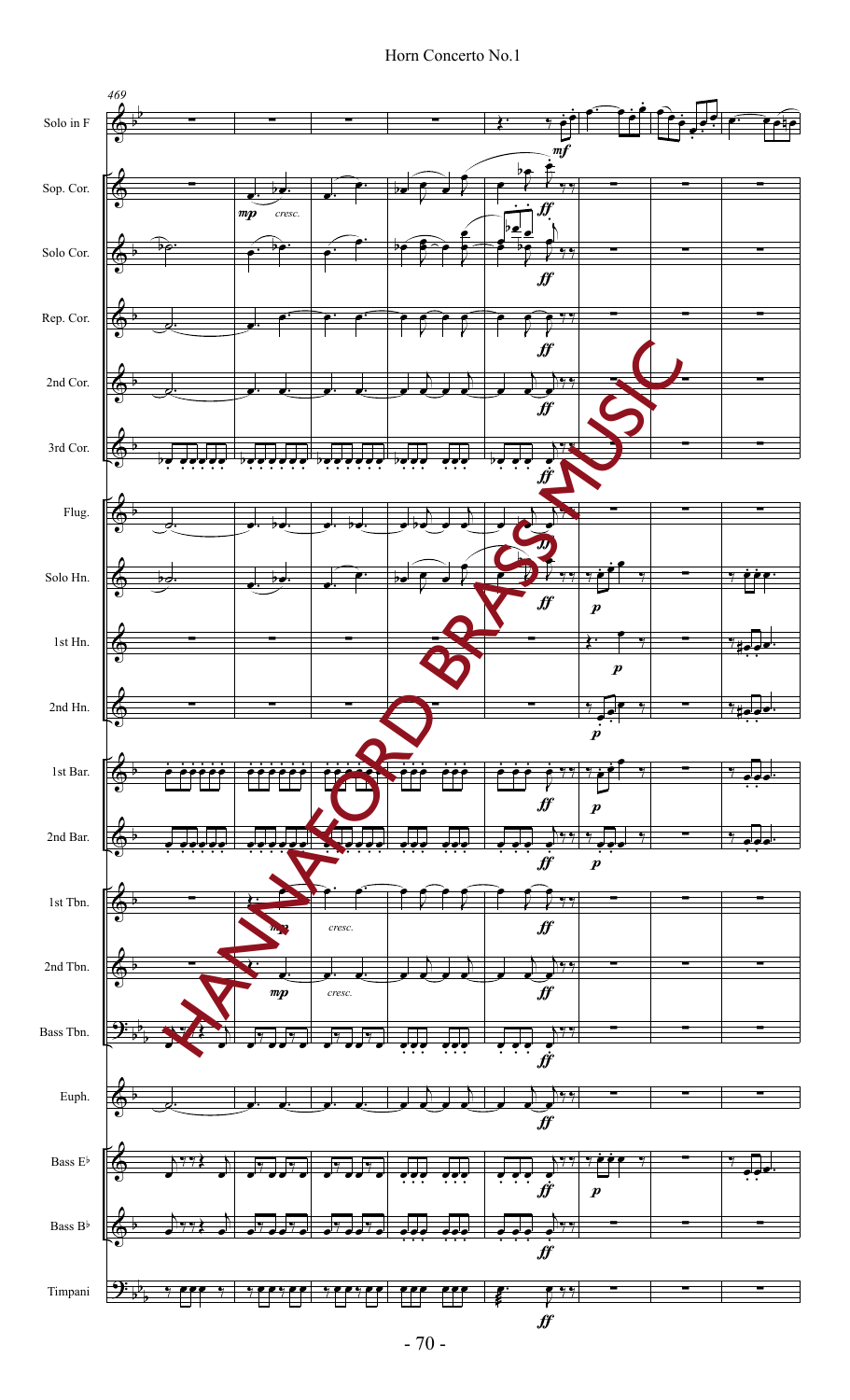Horn Concerto No.1

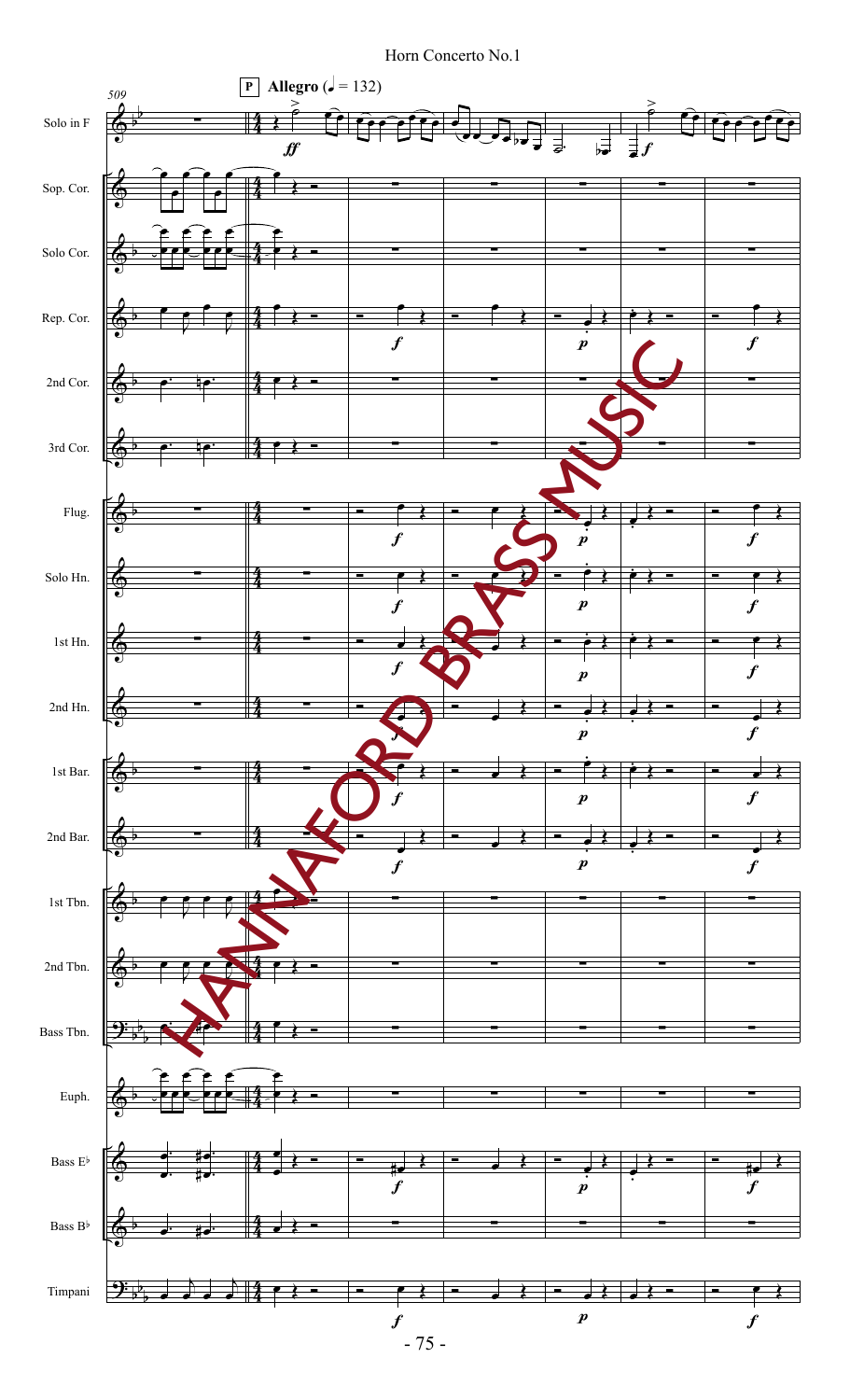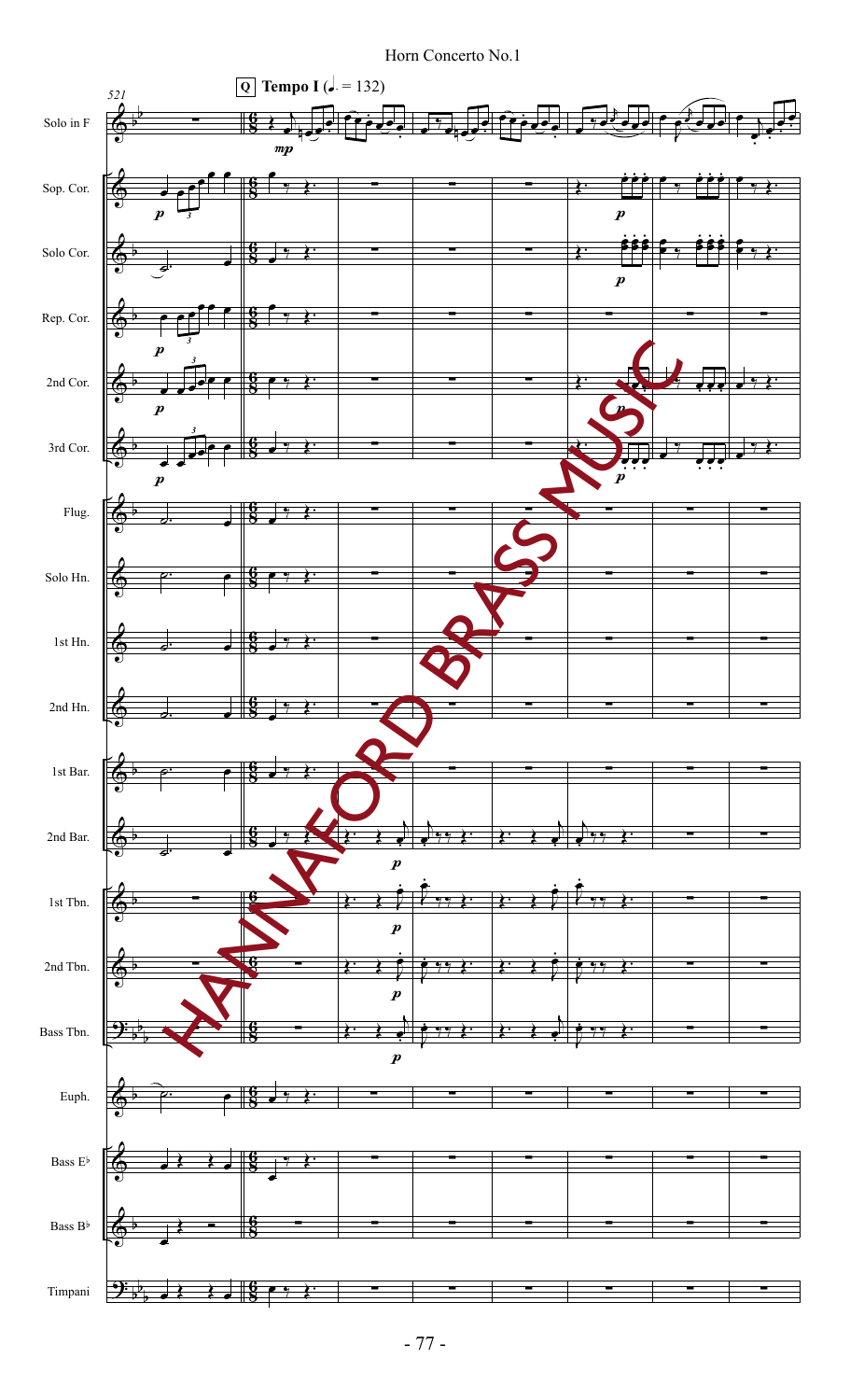